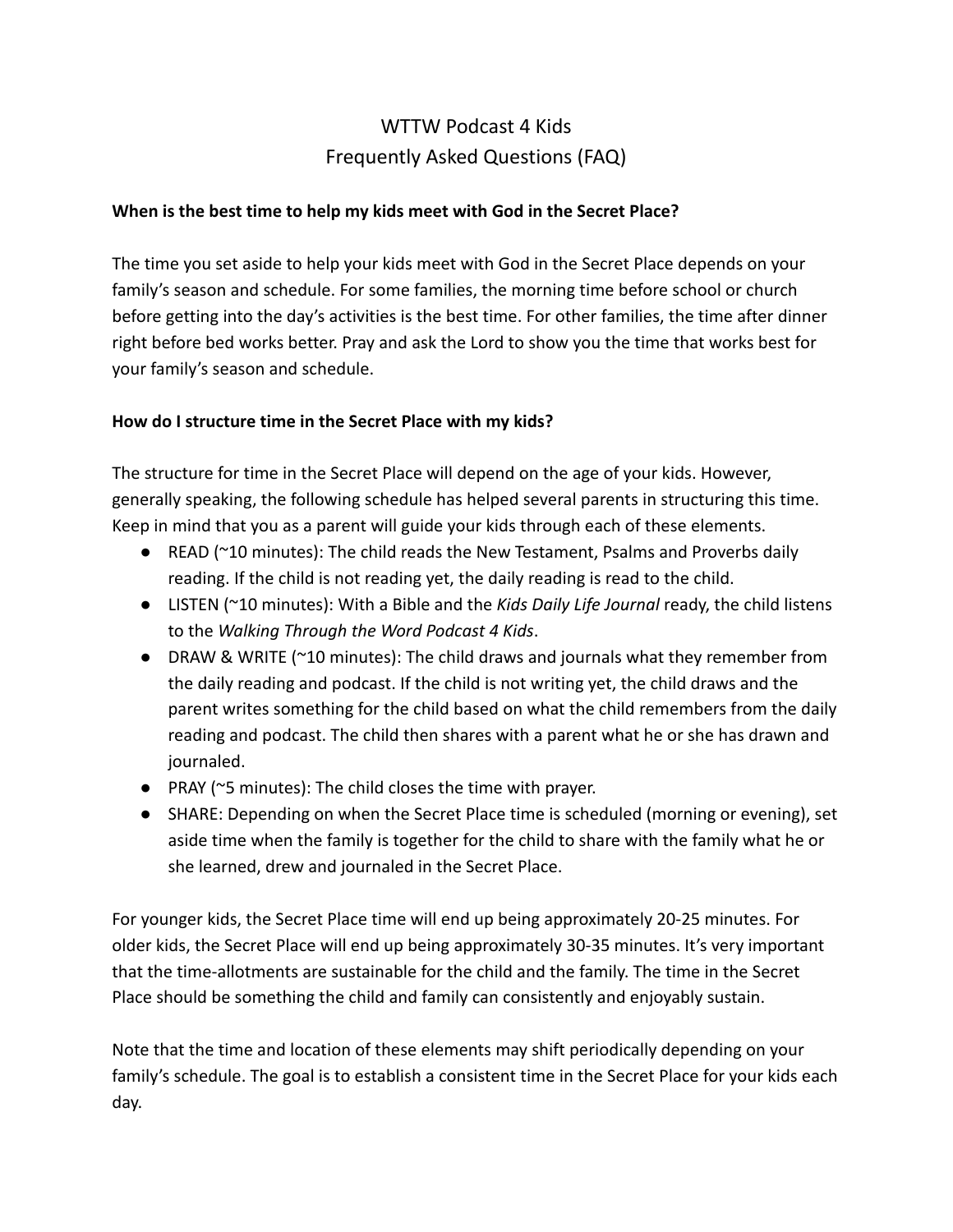# **Should I plan to be present during the entirety of my child's time in the Secret Place?**

As you guide your child into and through the Secret Place, your presence with them will depend on their age and needs. Ideally, the child would at least do the drawing and journaling on his or her own. Eventually, the goal is that the child can do the daily reading, listen to the podcast, draw and journal and pray on their own before coming and sharing what they learned with a parent. For younger kids, the parent will likely be involved in most of, if not all of, the Secret Place time. As the child matures and becomes acclimated to the Secret Place, the child will be able to do more on his or her own. It is recommended that a parent at least listen to the podcast with the child so the parent can provide guidance on how to rightly respond to the daily reading and the podcast content for that day.

## **How "deep" should I expect my child's insights to be in the Secret Place?**

The primary goal of the Secret Place is consistency. As a parent, you are helping to develop a conviction in your child about meeting with God every day in the Secret Place. An analogy to consider would be teaching children to clean and clothe themselves. Over time and with consistency, a child gets better at showering, brushing teeth, choosing outfits, tying shoes and styling hair. The initial goal is that the child develops habits of being sanitary, healthy and presentable. In a similar way, we are trying to help a child develop the habit of meeting with God each day in the Secret Place. As the child continues to develop, his or her journaling, praying and points of application will develop and deepen as well.

# **What if I miss a day helping my kids meet with God in the Secret Place?**

It's okay! Travel, sickness, crises and/or full schedules can make it difficult on certain days to help your child meet with God in the Secret Place. If you miss one day, you can simply skip the day you missed and pick up the reading and podcast the next day, or you can catch up on the reading and podcast you missed on the next day as time allows. If you miss several days (for example, due to a family emergency or illness), it's usually best to skip those days of reading and podcasts and simply pick it up with the current day's reading and podcast once you're back into your normal routine.

#### **How do I help my child engage the Secret Place if they express disinterest?**

There are a couple of helpful things to keep in mind if your child expresses disinterest in meeting with God in the Secret Place. First, consider the difference between what your child *wants* to do and what they *need* to do. Most children have certain school subjects, home